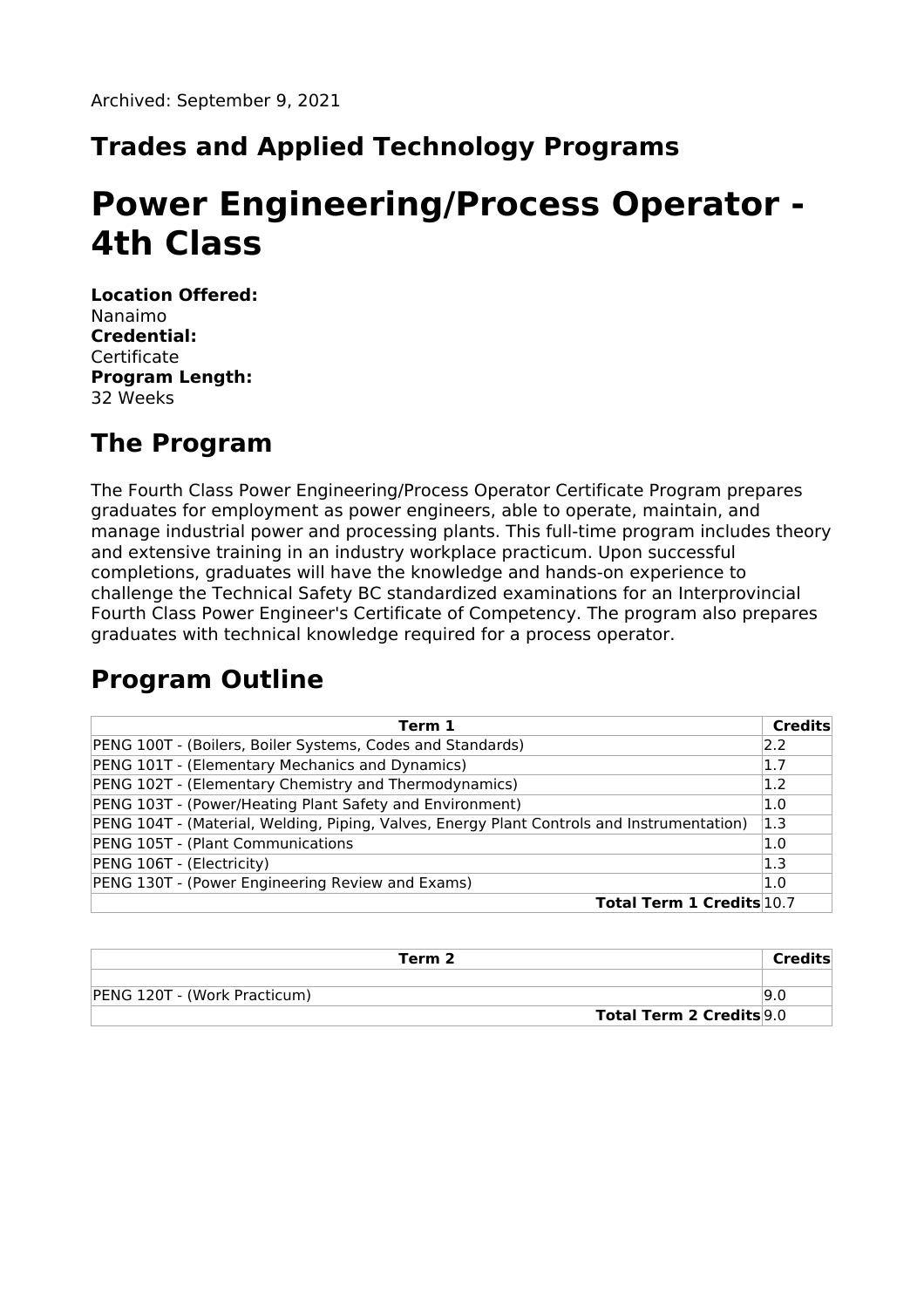| Term 3                                                                   | <b>Credits</b> |
|--------------------------------------------------------------------------|----------------|
| PENG 107T - (Prime Movers, Pumps and Compressors)                        | 1.7            |
| PENG 108T - (Power/Heating Plant Operation and Maintenance)              | 1.5            |
| PENG 109T - (Water Treatment)                                            | 1.5            |
| PENG 110T - (Refrigeration and Heating Ventilation and Air Conditioning) | 1.3            |
| PENG 111T - (Auxiliary Building Systems, Heating and Cooling Systems)    | 1.3            |
| PENG 112T - (Types of Plants & Gas Process Operations)                   | 2.0            |
| PENG 131T - (Power Engineering Review and Exams)                         | 1.0            |
| <b>Total Term 3 Credits</b>                                              | 10.3           |

All program courses must be successfully completed before certificates will be issued.

# **Completion Requirements**

To maintain progression in the program and to graduate with the Fourth Class Power Engineering/Process Operator Certificate from VIU, students must obtain a minimum of 50% per course and a minimum program average of 65%, and must meet attendance requirements (90% attendance for coursework; 100% attendance for 480 hours of Work Practicum).

Students must meet Technical Safety BC requirements for Examinations for Certification as a Fourth Class Power Engineer.

# **Admission Requirements**

The program is designed for students with little or no previous experience in power engineering or process operation.

Applicants must meet the following minimum requirements for admission to the program:

- Grade 12, or equivalent, or mature student status, with the following minimum course requirements:
	- $\circ$  Foundations of Mathematics 11 (C+), or Pre-Calculus (C+)
	- o Physics 11
	- o English 12
- Successful completion of assessment testing.
- Personal profile.
- See also Trades general admission requirements.
- Applicants may be interviewed to ensure suitability to this program.

#### **Notes on Admission**

- A mechanical and electrical aptitude is desirable.
- Communication skills, good vision, manual dexterity, and decision-making are an asset.
- Those with good reading and comprehension skills, basic science, mathematics, and study skills have the most success in the program.
- It is suggested that to achieve higher levels in the Power Engineering profession, students must have computer skills, chemistry, and Mathematics 12.
- A medical certificate may be required prior to work practicum placement. Applicants should be in good physical health, have sufficient physical strength to meet work demands (capable of lifting 20 kg/44 lbs.), good hearing and eyesight, and normal colour vision. Employers may also require a driver's license and/or